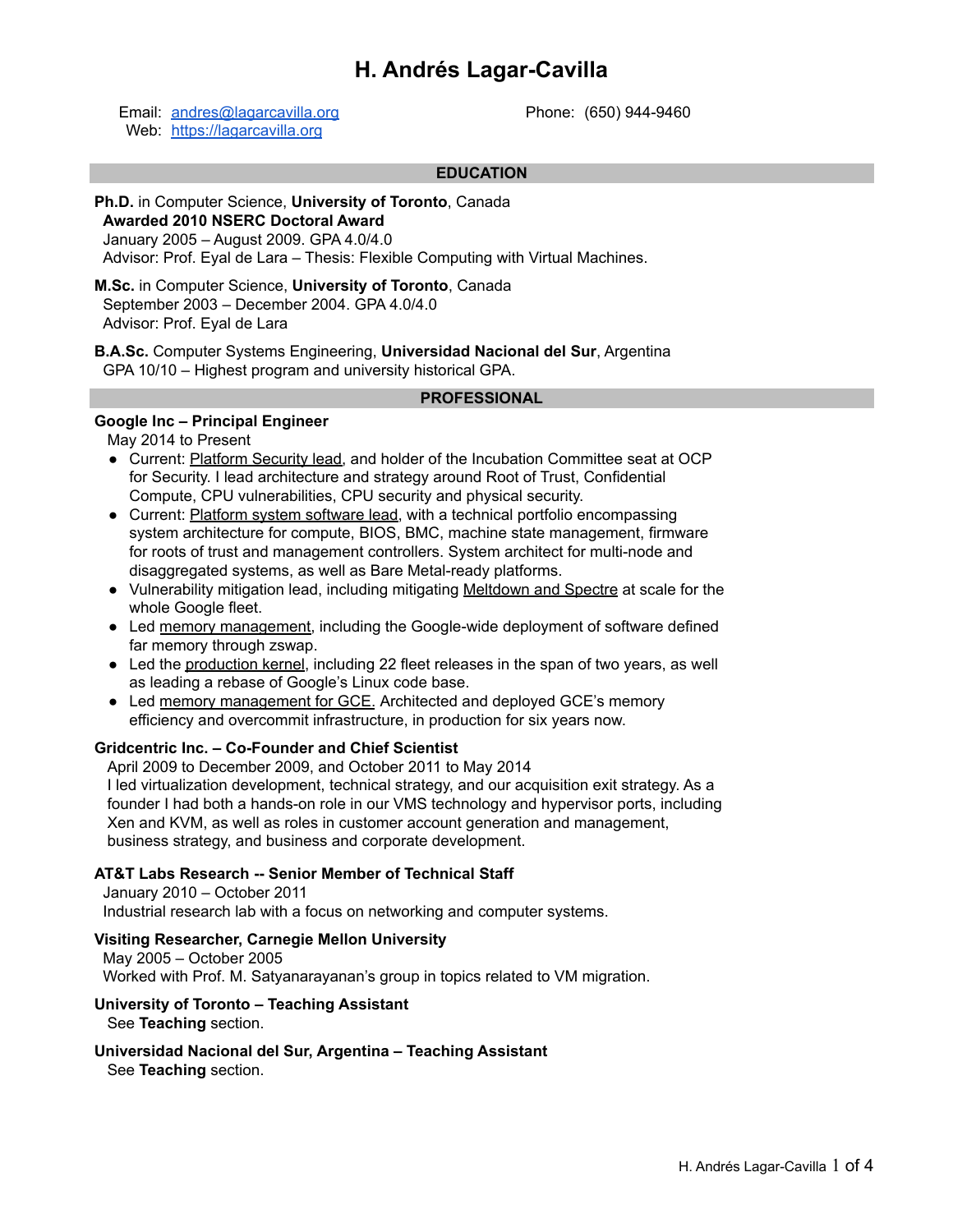# **Conference**

Software-Defined Far Memory in Warehouse-Scale Computers

H. Andrés Lagar-Cavilla, Junwhan Ahn, Suleiman Souhlal, Neha Agarwal, R Burny, Shakeel Butt, Jichuan Chang, A Chaugule, N Deng, J Shahid, Greg Thelen, Kamil Adam Yurtsever, Yu Zhao, and Parthasarathy Ranganathan **ASPLOS 2019**: Architectural Support for Programming Languages and Operating Systems.

vTube: Efficient Streaming of Virtual Appliances Over Last-mile Networks Yoshihisa Abe, Roxana Geambasu, Kaustubh Joshi, H. Andrés Lagar-Cavilla, M. Satyanarayanan **SOCC 2013**: Symposium on Cloud Computing.

Self-Service Cloud Computing

Shakeel Butt, H. Andrés Lagar-Cavilla, Abhinav Srivastava, and Vinod Ganapathy **CCS 2012**: Conference on Computer and Communications Security. Acceptance rate: 19%

Jettison: Efficient Idle Desktop Consolidation with Partial VM Migration Nilton Bila, Eya de Lara, Kaustubh Joshi, H. Andrés Lagar-Cavilla, Matti Hiltunen and M. Satyanarayanan **Eurosys 2012**: ACM European Conference in Computer Systems. Acceptance rate: 15%

PipeCloud: Using Causality to Overcome Speed-of-Light Delays in Cloud-Based Disaster Recovery Timothy Wood, H. Andrés Lagar-Cavilla, K. K. Ramakrishnan, Prashant Shenoy, and Jacobus van der Merwe **SOCC 2011**: Symposium on Cloud Computing. Acceptance rate 17%

Energy/Security Tradeoffs in Host-Based Mobile Malware Detection Jeffrey Bickford, H. Andrés Lagar-Cavilla, Alexander Varshavsky, Vinod Ganapathy, and Liviu Iftode **Mobisys 2011**:Conference on Mobile Systems, Applications, and Services. Acceptance rate 18%

Kaleidoscope: Cloud Micro-Elasticity via VM State Coloring Roy Bryant, A Tumanov, O Irzak, A Scannell, K Joshi, M Hiltunen, H. Andrés Lagar-Cavilla, and Eyal de Lara **Eurosys 2011**: ACM European Conference in Computer Systems. Acceptance rate: 15%

SnowFlock: Rapid Virtual Machine Cloning for Cloud Computing H. Andrés Lagar-Cavilla, Joseph A. Whitney, Adin Scannell, Stephen M. Rumble, Philip Patchin, Eyal de Lara, Michael Brudno and M. Satyanarayanan **Best paper award** in **Eurosys 2009**: ACM European Conference in Computer Systems. Acceptance rate: 17%.

Hypervisor Support for Identifying Covertly Executing Binaries

Lionel Litty, H. Andrés Lagar-Cavilla and David Lie

**Usenix Security 2008**. Acceptance rate: 16%.

Interactive Resource-Intensive Applications Made Easy H. Andrés Lagar-Cavilla, Niraj Tolia, Eyal de Lara, M. Satyanarayanan and David O'Hallaron **Middleware 2007**: ACM/IFIP/USENIX International Middleware Conference. Acceptance rate: 20%.

VMM-Independent Graphics Acceleration

H. Andrés Lagar-Cavilla, Niraj Tolia, Eyal de Lara and M. Satyanarayanan **VEE 2007**: Virtual Execution Environments. Acceptance rate: 26%.

Simplified Simulation Models for Indoor MANET Evaluation Are Not Robust H. Andrés Lagar-Cavilla, Gerard Baron, Tom Hart, Lionel Litty and Eyal de Lara

**SECON 2004:** Sensor and Ad Hoc Communications and Networks. Acceptance rate: 18%.

# **Journal**

SnowFlock: Virtual Machine Cloning as a First Class Cloud Primitive H. Andrés Lagar-Cavilla, Joseph. A. Whitney, Roy Bryant, Philip Patchin, Michael Brudno, Eyal de Lara, Stephen M. Rumble, M. Satyanarayanan and Adin Scannell **ACM Transactions in Computer Systems**. February 2011, volume 29, issue 1.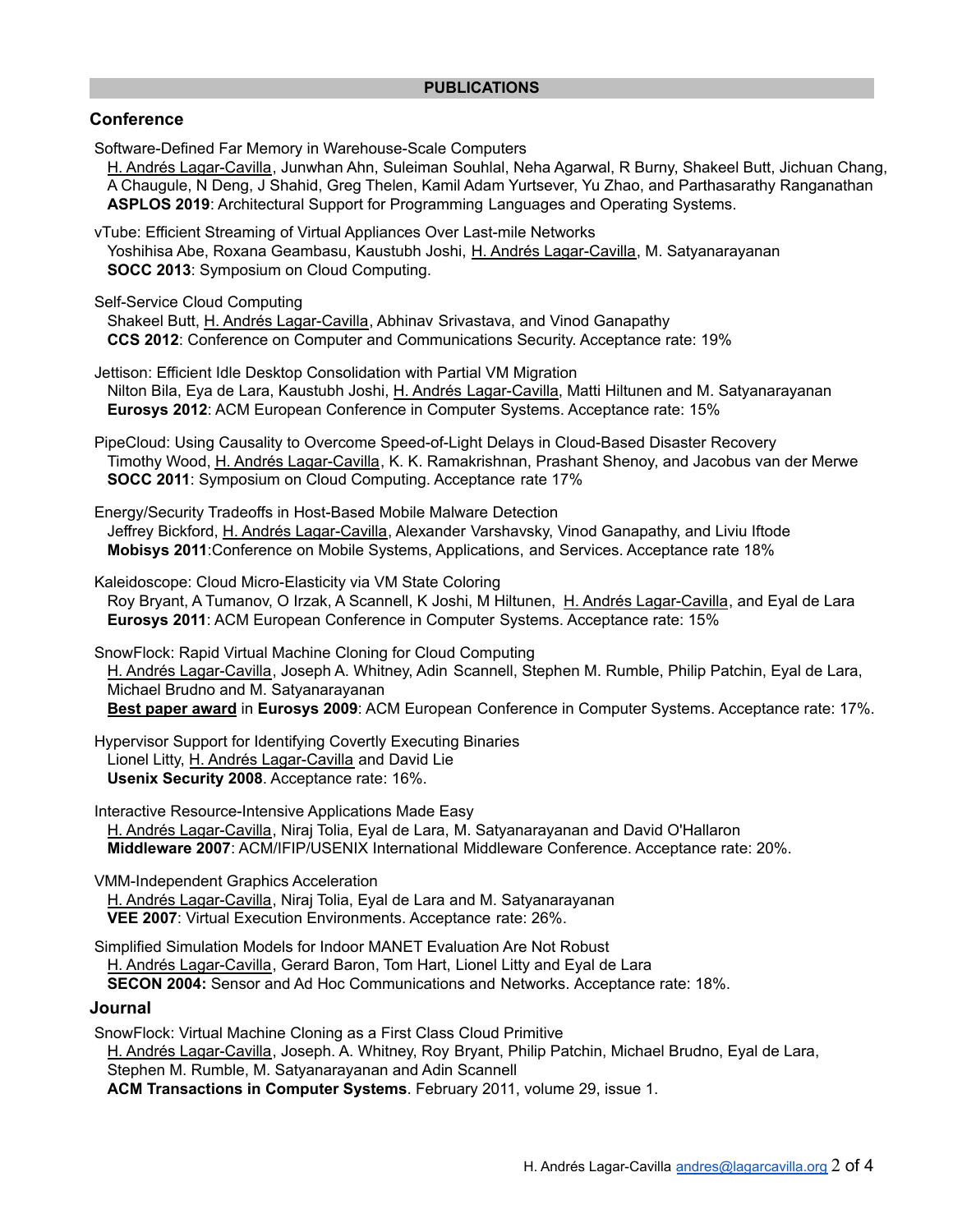On the Robustness of Simple Indoor MANET Simulation Models H. Andrés Lagar-Cavilla, Gerard Baron, Tom Hart, Lionel Litty and Eyal de Lara, **Ad Hoc & Sensor Wireless Networks**, volume 4, number 4, 2007.

Pervasive Personal Computing in an Internet Suspend/Resume System

M. Satyanarayanan, Benjamin Gilbert, Niraj Tolia, H. Andrés Lagar-Cavilla, Ajay Surie, Partho Nath, Adam Wolbach, Matt Toups, Michael A. Kozuch, Casey Helfrich, David O'Hallaron, Adrian Perrig, and David Farber **IEEE Internet Computing**, March 2007.

# **Workshop**

Traffic Backfilling: Subsidizing Lunch for Delay-Tolerant Applications in UMTS Networks H. Andrés Lagar-Cavilla, Kaustubh Joshi, Alexander Varshavsky, Jeffrey Bickford, and Darwin Parra **Mobiheld 2011**: Workshop on Networking, Systems, and Applications on Mobile Handhelds.

The Case for Energy-Oriented Partial Desktop Migration

Nilton Bila, Eyal de Lara, Matti Hiltunen, Kaustubh Joshi, H. Andrés Lagar-Cavilla, and M. Satyanarayanan **Hot Cloud 2010**: Workshop on Hot Topics in Cloud Computing

Towards a Ubiquitous Cloud Computing Infrastructure Jacobus van der Merwe, K.K. Ramakrishnan, Michael Fairchild, Ashley Flavel, Joe Houle, H. Andrés Lagar-Cavilla and John Mulligan **LANMAN 2010**: Workshop on Local and Metropolitan Area Networks

Computer Meteorology: Monitoring Compute Clouds Lionel Litty, H. Andrés Lagar-Cavilla, and David Lie **HotOS 2009**: Workshop on Hot Topics in Operating Systems

Adding the Easy Button to the Cloud with SnowFlock and MPI Philip Patchin, H. Andrés Lagar-Cavilla, Eyal de Lara and Michael Brudno **HPC Virt2009**: Workshop on System-level Virtualization for High Performance Computing.

Low-Bandwidth VM Migration via Opportunistic Replay Ajay Surie, H. Andrés Lagar-Cavilla, Eyal de Lara and M. Satyanarayanan **HotMobile 2008**: Workshop on Mobile Computing, Systems and Applications. Acceptance rate: 23%

# **Book Chapters**

The Architecture of Open Source Applications Chapter "SnowFlock", Roy Bryant and H. Andrés Lagar-Cavilla. Amy Brown and Greg Wilson (editors) Lulu.com, 2011, 978-1-257-63801-7 <http://www.aosabook.org/en/index.html>

# **HONORS AND AWARDS**

# **Inventor of the Year Award**

May 2012. University of Toronto Granted to professors and students who have successfully commercialized an academic innovation.

# **NSERC Doctoral Prize**

May 2010. Award Value: 10K CAD Granted yearly to two recipients among all Canadian PhD graduates in all engineering disciplines.

# **Best Paper Award – Eurosys 2009**

Eurosys is ranked 11<sup>th</sup> by CiteSeer in terms of impact factor across all disciplines in computer science. The paper was unanimously chosen among over 150 submissions and 25 acceptances.

# Canada Graduate Scholarship – Doctoral

May 2006 – April 2009. Award value: 35K CAD/year Top scholarship granted by NSERC. Awarded to 2% of all applicants.

# Ontario Graduate Scholarship

Province of Ontario. Offered on April 2006, declined in favor of NSERC CGS-D. Award value: 25K CAD/year

Wolfond Scholarship in Wireless Information Technology September 2003 – August 2004. Computer Science, University of Toronto. Award value: 25K CAD/year